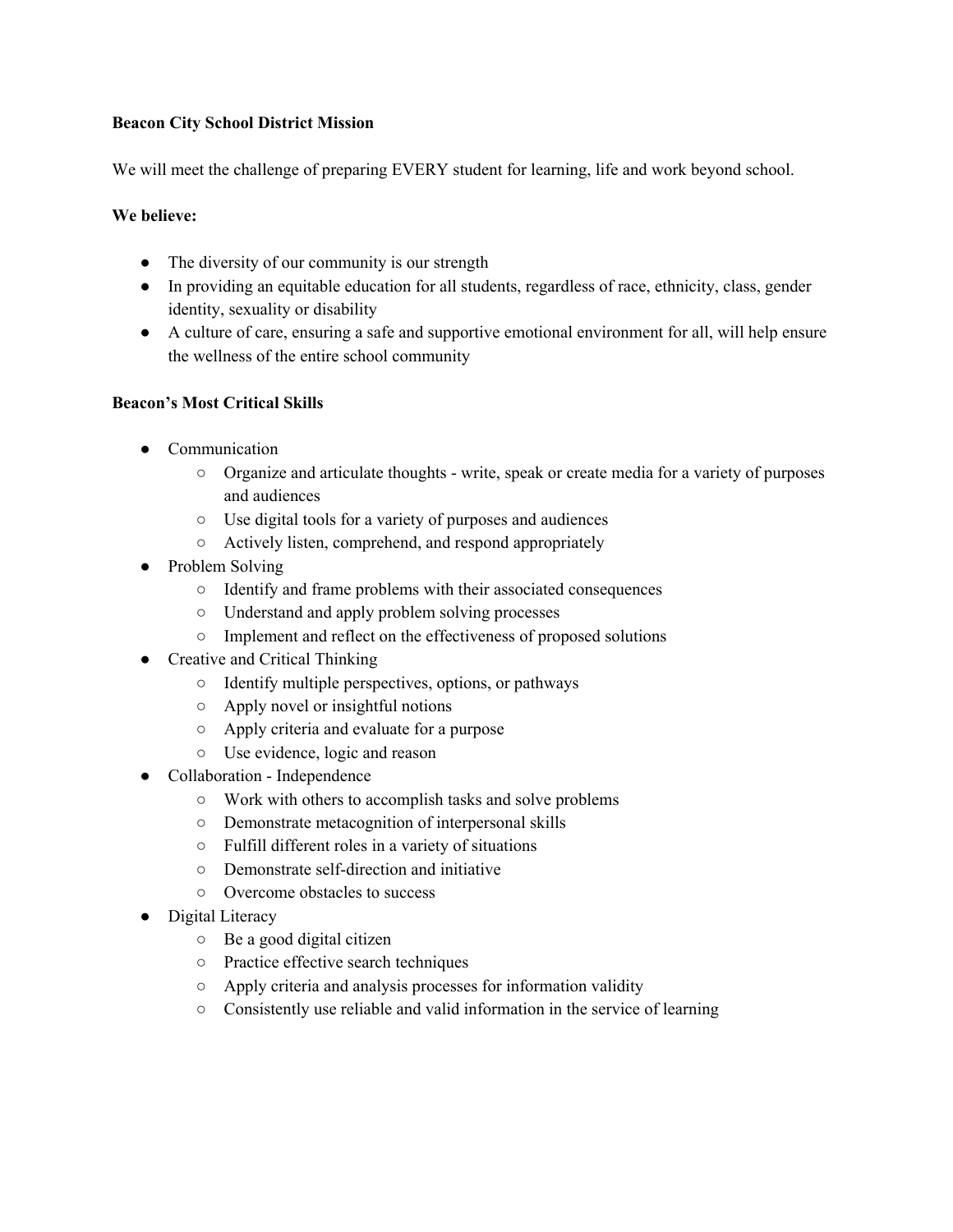## **Beacon's Most Critical Attributes**

- Empathy
	- Kindness, care, and compassion for others
	- Respect for persons and property
	- Understanding of the circumstances and opinions of others
- Self-Regulation
	- Self-awareness and emotional metacognition
	- Ability to recognize and act to regulate reactions and shift actions
- Citizenship/Community
	- Understanding that all members are part of a larger whole
	- Demonstrates the relationship between rights and responsibilities
	- Contributes to the overall success of the community as a whole
- Curiosity, Wonder, Awe and Imagination
	- Generates questions and follows leads
	- Investigates and creates
	- Demonstrates a passion and energy for learning
- Adaptability/Flexibility
	- Calm and positive when structures or patterns change
	- Sees change as opportunity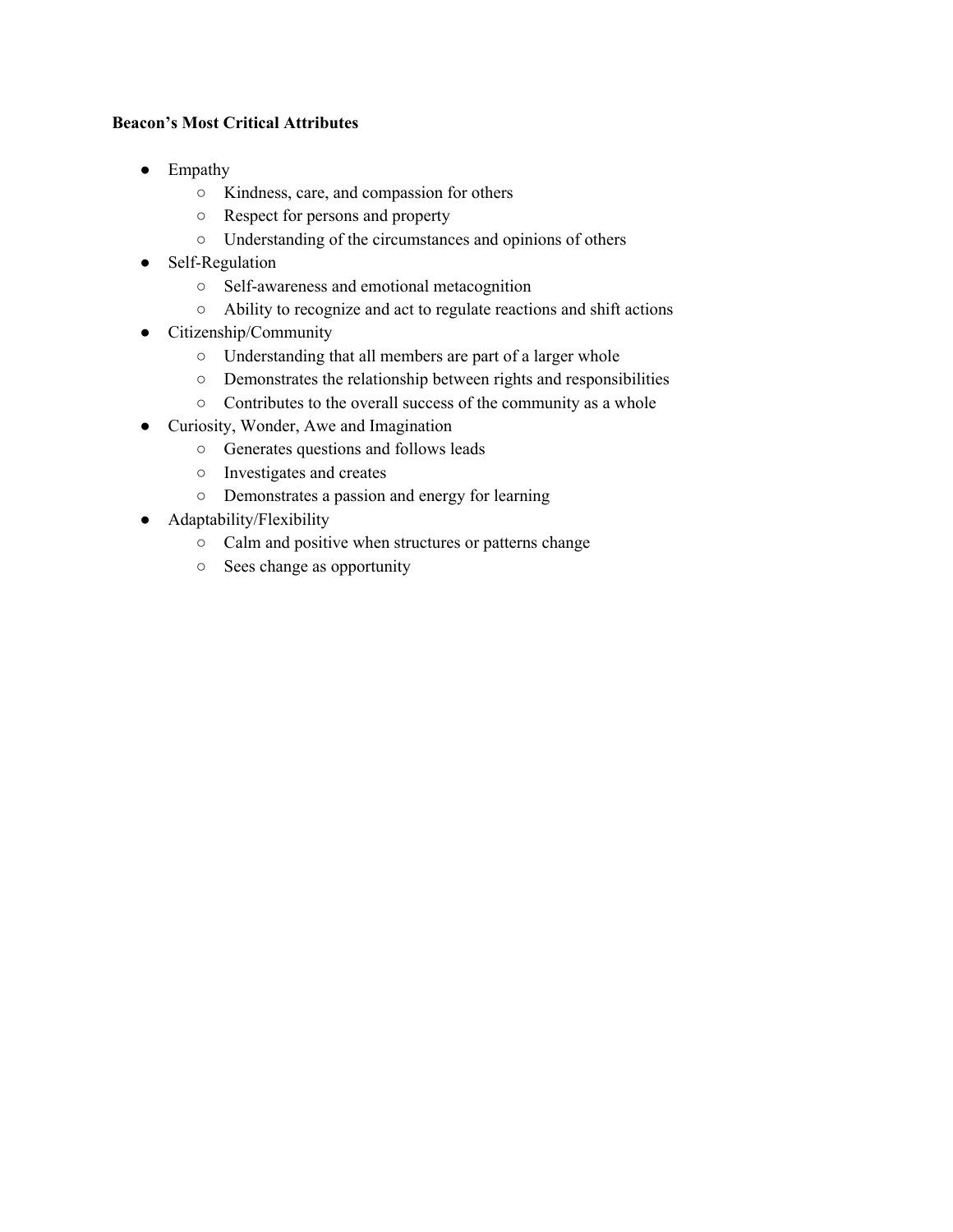# **Board Goals**

**Excellence -** The BCSD will provide an exemplary curriculum and supportive culture to ensure all students maximize their potential and are prepared for any endeavor beyond graduation.

*Key Metrics - Graduation rates, standardized test date, course enrollment data, reading data, curriculum implementation*

**Equity-** The BCSD will celebrate diversity and provide an equitable education for all students by working to eliminate race, ethnicity, class, gender identity, sexuality, and disability as predictors of student success.

*Key Metrics - Graduation rates, standardized test data, course enrollment data, reading data, extra-curricular activities enrollment, sutdent discipline data*

**Fiscal-**The BCSD will employ a transparent budget process and build public support in order to maximize district programs and education offerings in the near and long-term.

*Key Metrics - Public and transparent budget process, budget vote results*

**Communication-** The BCSD will build trust and community through open communication, outreach, and dialogue with all stakeholders.

*Key Metrics - Variety of quality communication home through email and social media and personal interaction with stakeholders*

**Culture of Care** - The BCSD will foster a culture of care dedicated to maintaining a safe and supportive emotional environment that ensures the wellness of all members of the school community.